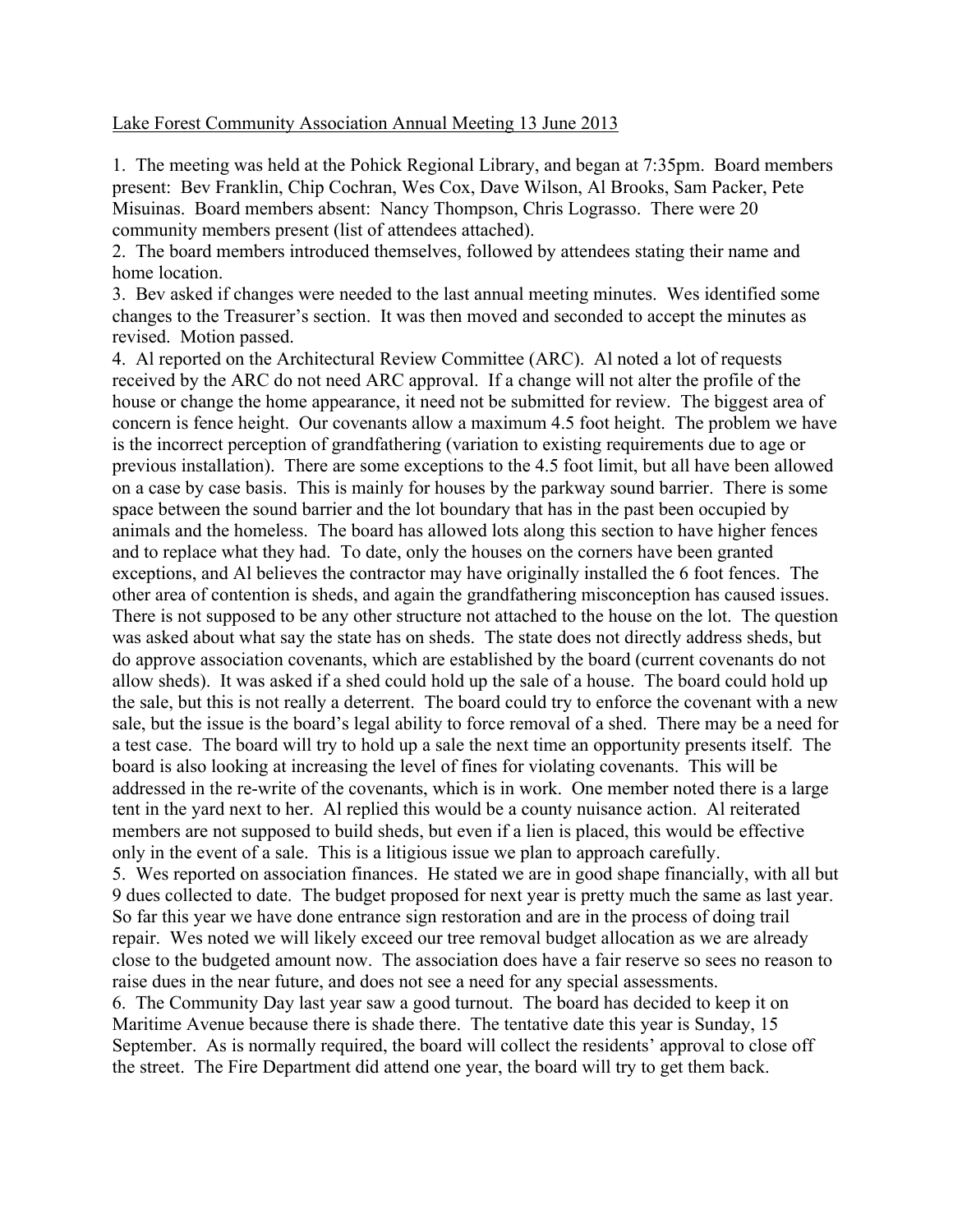7. There is no update on Huntsman Dam. The project seems to be in limbo at this time, possibly due to federal funding issues. Eventually the lake will be drained to allow replacement of the existing concrete riser, which no longer meets code.

8. New business.

 a. Sam has provided a write-up on the trail inspection. Sam, Chip, and Nancy looked at the path and identified areas to consider for repair. The report is attached to these minutes. They tried to highlight cracks, bad shoulders, and poor drainage areas. We will be doing some trail repair this year. Bev noted our path width limits the number of companies willing to do the work. Bev also mentioned the one section of path leading to the firehouse. This path section is officially unclaimed, but we will repair it as needed for safety considerations.

 b. Projects accomplished so far are the entrance monument repair due to a car accident, and the wood sign restoration.

 c. VDOT came and repaved the section at Maritime and Cervantes Lane. In the past there was a ditch at this spot. VDOT fixed it with a drain, but then the drain came apart. VDOT responded by fixing the asphalt but did not address drainage requirements. When Sally Tomlin asked about it, a VDOT employee indicated nothing was going to be done. Bev is continuing to try and get VDOT to return and correct the issue, as this can be a real concern in the winter. Bev suggested community members call VDOT and Herrity's office on the issue. 9. Q&A.

 a. A member asked about Dominion water line insurance. Some have taken it, both water and sewer, others have taken one or the other. Participation is up to the homeowner.

 b. Does the association deal with yards and barking dogs? The association does not, this is up to the neighbors. It was noted that if the grass reaches 12 inches, the county can be called. The county will then mow the grass and send a bill. If the house is up for sale, calling the realtor might work as well.

 c. At the last meeting a question was raised about lamps and trees (trees blocking lamp light). Dominion has said this is not their responsibility. This is likely a homeowner responsibility, but if the homeowner does not feel the trees are a problem, there is not much that can be done. The board would be responsible for trees on common areas. Al asked the board be notified about any trees obstructing lights, and the board will try to get something done.

d. One member noted a traffic sign was obstructed. Al believes this is a VDOT issue.

e. The homeowner is responsible for easement areas (such as sidewalks).

 f. One member asked about having a wider driveway. If the profile of the house is not changed, there are no association restrictions. If the desire is to make the driveway a lot wider, the member should look at drainage requirements, and may want to contact VDOT about curbs.

 g. One member asked what could be done about a house that has trees growing in the gutter on the house. The board cannot force the homeowner to take action. The neighbors need to try and talk it out.

10. There are 2 openings on the board (Chris Lograsso and Pete Misuinas are not continuing). Dan Kolcun and Kelley Dinenna agreed to be their replacements.

11. The meeting adjourned at 8:36pm.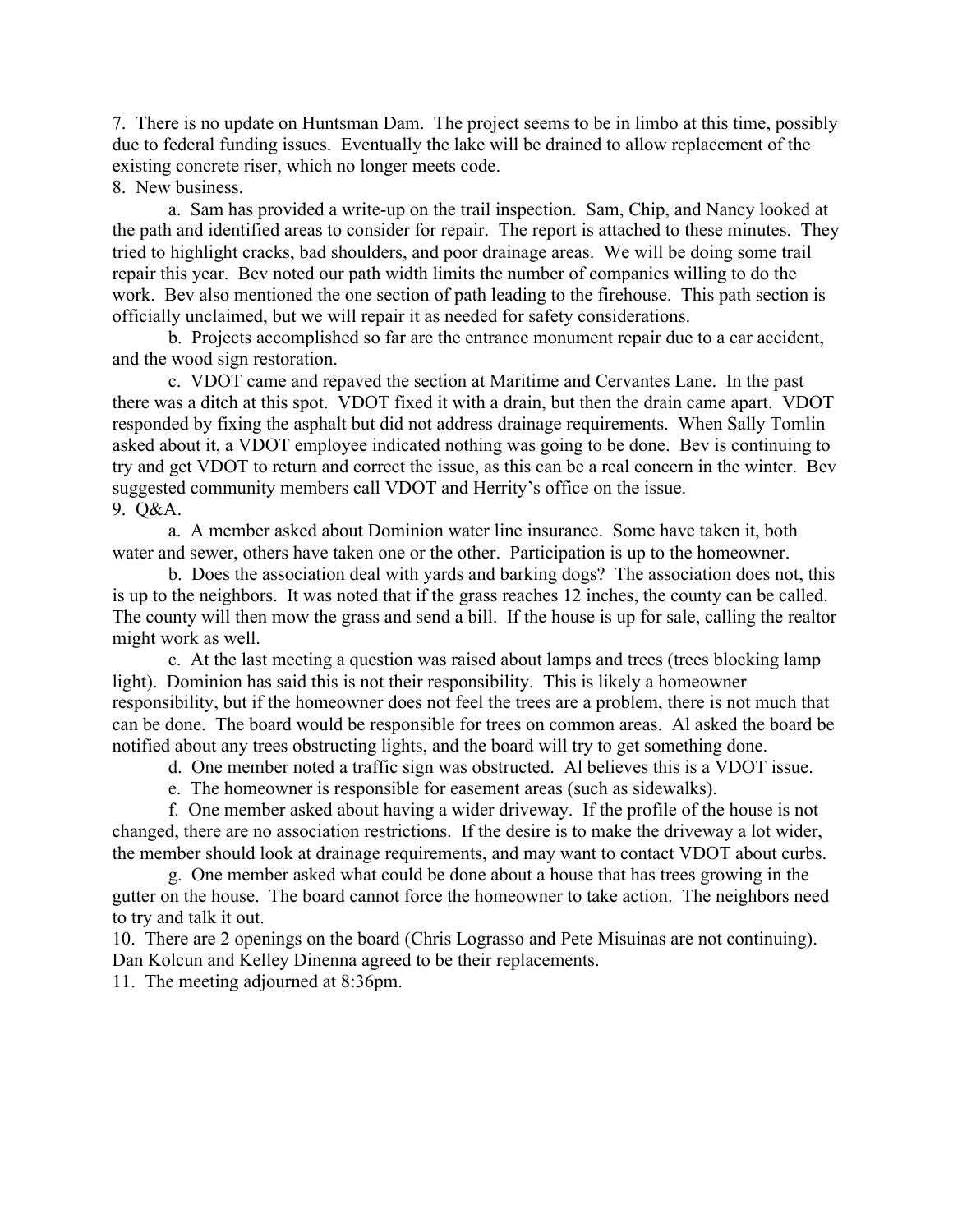List of Attendees Note: the original sign-in sheet is not attached for privacy concerns. Lyle Franklin CM and Donna Cunningham Beverly and John Bevis Dan and Alana Kolcun Kathy Jacobs Sandra Sydlo D. Fletcher Janet Conway Fred and Kay Unger Sally Tomlin Melissa Wanger Kelley Dinenna Cheiho Ko Donna Eldridge Mack Ruikowski N. Cowart

## Path Review

So, once upon a time, the HOA President gives 2 men a can of spray paint and says go mark the paths to indicate where work is needed for repair. Chip wanted to put in a hop-scotch layout, and I wanted to put a happy face on a quiet area of the path- but we chickened out. But, as we were not able to cover all the paths, we got so greatly needed help from Nancy and her input follows lastly. Nancy found some chalk and may have put her signature on a path somewhere. However, we did find and only in a few places that major – remove completely and start the path from the dirt up – repair needed. Most of the damage was old age cracks, and in a few places tree roots where gravel might be a better solution than asphalt to enable the root growth and to remove the need for reworking the asphalt every 3 years or so. Chip and I did a walk around, but did not cover the whole path area for the neighborhood, will talk to paths not covered lastly.

- 1. Bertito to Octavia Court was not too bad many cracks needing work. As this is a wide area (common space) around the path – suggest removal of the path and redoing from ground up with a wider path footprint. We might be able to bring in machinery to do the work.
- 2. Octavia Court to Maritime Lane was not too bad several cracks needing work. As this is a wide area (common space) around the path – suggest removal of the path and redoing from ground up with a wider path footprint. We might be able to bring in machinery to do the work.
- 3. Maritime Lane to Cervantes Court narrow path several cracks. Medium work is required for repair.
- 4. Cervantes Court (and Octavia Court) down to lake and park several cracks, but on the long path to the park, the edge is disintegrating and needs a redo and if possible make it wider – this is a well used path. We might be able to bring in machinery to do the work.
- 5. Octavia Court to Fisherman's Lane the path drain has surrounding ground eroding away and needs more rip rap on the high side. There are several cracks along the path.
- 6. Octavia Court up to Cervantes lane down by the stub path to Cervantes Court the drain needs clearing  $-$  it is  $\frac{3}{4}$  overcome by detritus. The path itself has multiple cracks and some root damage. Again root damage might be best fixed by removing the asphalt and replacing the path